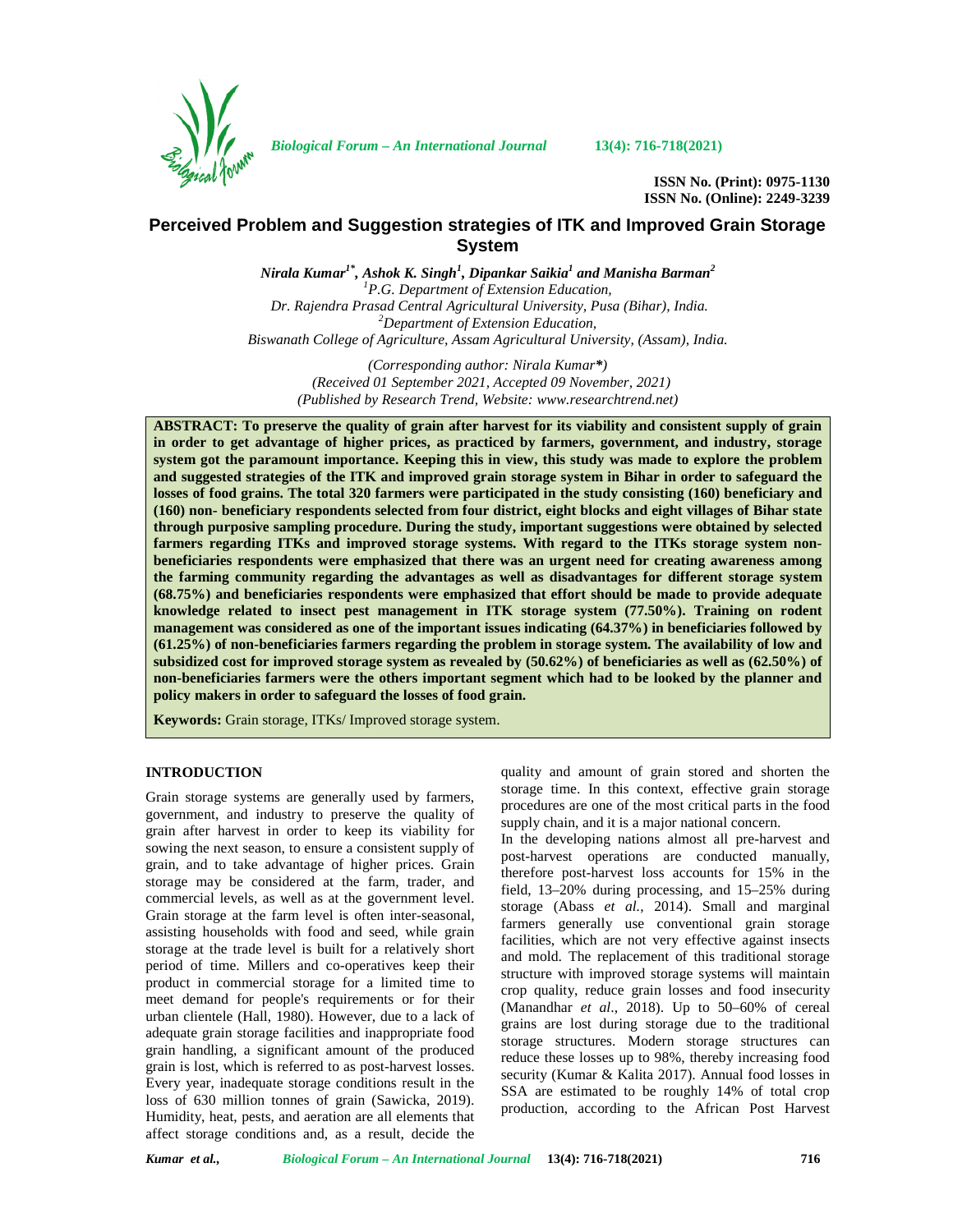Losses Information Systems (APHLIS) (Sawicka, 2019).

Therefore, the present study has been conceptualized to assess problem and the management practices of food grains storage system in Bihar as perceived by the farmers.

### **METHODOLOGY**

The study was carried out in the state of Bihar in view of the suitability and accessibility of the research problem. Based on food grain losses and use of traditional grain storage system, the U.S. Government through University of Illinois Urban- Champaign has adopted four district *i.e*., Samastipur, Begusarai, Bhagalpur and Banka districts of Bihar focusing mainly on wheat and maize crops. The project covers 25 villages from Samastipur and Begusari and equal villages from Bhagalpur and Banka district. The project introduced postharvest technologies as part of building resilience to climate changes and to know the significant efforts towards the empowering farmers in Bihar state by adopting climate change in their production activities. A repository of information on postharvest losses in wheat and maize at different unit operations was the main outcome of the project activities. The project results was based on 160

respondents who are the beneficiaries practicing improved storage methods and about 160 respondents who are the non-beneficiaries practicing traditional method of storage for cereal grains storage system. During the present study, all total 320 sample farmers were taken in order to examine their problem and also explore the suggested strategies for management of different storage system in Bihar.

## **FINDINGS AND DISCUSSIONS**

In order to suggest the suitable extension strategies for popularization of the improved storage system in the study area to safeguard the losses of different food grains, effort was made to explore the problem / constraint in storage system as perceived by different beneficiaries and non-beneficiaries farmers along with their suggested fir improved storage. For the purpose in the study area open ended questions were given the selected beneficiaries and non-beneficiaries farmers. The frequency related with their response was calculated and subsequently on the basis of percentage score ranking of different problems was also made.

The details of result, related with the perceived problems of selected beneficiaries across the ITK storage system and improved storage system were presented in Table 1.

**Table 1: Perceived Problem among the selected beneficiaries and non-beneficiaries farmers towards different storage system.**

| Sr. No.          | <b>Perceived Problem</b>                                               | <b>Beneficiaries</b> |                                |              | <b>Non-beneficiaries</b> |       |         |
|------------------|------------------------------------------------------------------------|----------------------|--------------------------------|--------------|--------------------------|-------|---------|
|                  |                                                                        |                      | %                              | Ranking      |                          | $\%$  | Ranking |
|                  |                                                                        |                      | <b>ITK</b> storage system      |              |                          |       |         |
| 1.               | Enhancing durability & maintaining<br>quality                          | 143                  | 89.37                          | I            | 108                      | 67.50 |         |
| $\overline{2}$ . | Insect pest management                                                 | 124                  | 77.50                          | $\mathbf{I}$ | 98                       | 61.25 | П       |
| 3.               | Rodent control & management                                            | 112                  | 70.00                          | Ш            | 65                       | 40.62 | IV      |
| 4.               | More fragile problem of moisture $\&$<br>other environmental condition | 108                  | 67.50                          | <b>IV</b>    | 90                       | 56.25 | IΠ      |
|                  |                                                                        |                      | <b>Improved storage system</b> |              |                          |       |         |
|                  | <b>High Cost</b>                                                       | 81                   | 50.62                          | $\mathbf{I}$ | 100                      | 62.50 |         |
| 2.               | Lack of proper training related with<br>storage system                 | 69                   | 43.12                          | III          | 60                       | 37.50 | III     |
| 3.               | Less and irregular availability of<br>hermetic bag                     | 87                   | 54.37                          | I            | 98                       | 61.25 | П       |

From perusal of Table 1, it is evident that in view of enhancing durability and maintaining quality of storage system was the paramount importance in study area. Hence, enchasing the durability and maintaining of the quality of grain was perceived as foremost problems by about at 89.37% selected beneficiaries. This problem also ranked first in all selected respondents whether they are the beneficiaries or non-beneficiaries. Again insect and pests was found as a major issue in storage system and it ranked the second most important problems indicating their percentage score of 77.50 in beneficiaries and 61.25% among the non-beneficiaries farmers. The third most important problem which commonly perceived by all rural people in the villages was the rodent control and management. The issue of rodent control and management is very common in almost every rural area. Among the selected beneficiaries' respondents, 70% of them perceived rodents control and management as third important problem while in the case of non-beneficiaries farmers this issue was perceived at fourth rank indicating its percentage score of 40.62. The more fragile problem of moisture and other environmental condition were considered also an important problem in case of both of the respondents as selected beneficiaries as well as non beneficiaries farmers with respect to their indigenous storage system. In course of study, further effort was made to identify the problems of the selected respondents (beneficiaries and non-beneficiaries) with respect to improved storage system. In case of non beneficiaries farmers high cost involved in storage system was considered as major problem while it has got the second ranking in case of beneficiaries farmers. Since, the selected beneficiaries and non- beneficiaries farmers were taken from the same area in which Hermetic bag along with training were given to the farmers for better and improved storage system hence, non- availability of Hermetic bag was considered as an most important problem after the high cost of storage system indicating its percentage score of 54.37 in case of beneficiaries farmers and 61.25% in the case of non beneficiaries farmers with its second ranking. In each